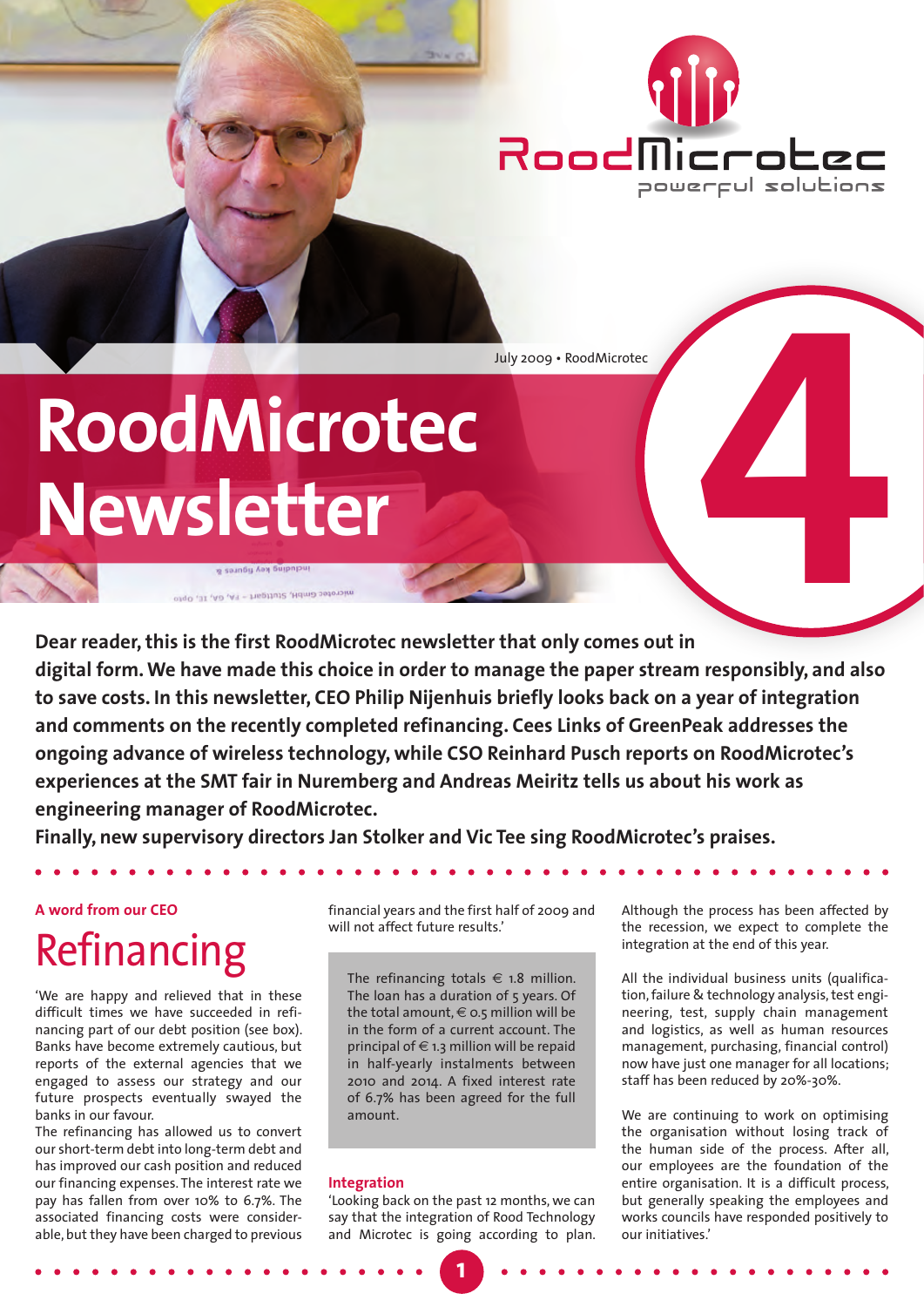### Every project is a new challenge

**Andreas Meiritz (42) joined the company in January 2008 as general manager in Dresden and is now also engineering manager, and responsible for test engineering at all sites of RoodMicrotec.** 

Andreas explains that test engineering involves a complete package of testing solution, developing test programs and test hardware. 'Test engineering enables the testing business. It is like the hammer you need to sink a nail. And each kind of nail needs a specific hammer.'

He enjoys working for RoodMicrotec because the company brings together all the specific



Sensor interface and excitation IC (integrated circuit) chips are used as interfaces to sensors and other devices. The input at the interface collects data from the sensor and sends it to a computer or other suitable device. Sensor interface and excitation IC chips are integrated circuits (IC) that may also provide signal compensation and temperature correction in a variety of sensors. Sensor interface IC chips are used in many industries, including automotive, robotics, manufacturing, and medical applications.

knowledge in the semiconductor industry, enabling it to offer a complete range of services (test engineering, qualification and failure & technology analysis) and even complete supply chain management. This has recently resulted in a brand new consulting service, EMS consulting (see newsletter issue 3 of December 2008).

'As there are many new products and many new applications, every project is a new challenge. Our markets are in the automotive, medical and communication industries. The project we did in tandem with GreenPeak is an example of the latter.

Wireless communication in control and automotive networks is currently the fastest growing business. It is interesting for us, because it requires special qualification. You may not realize it, but a car has several networks, such as communication, navigation, climate control and safety, with sensor interfaces collecting data from a range of sensors and sending them to a computer or a similar device. For example. data on tire pressure are collected, so that when the pressure is low, the driver is alerted. In case of danger, the ESP system is activated to keep the car on the road.

Another interesting business for us is the aerospace business, where we have to qualify according to ESA's high standards.'

# Financial agenda

**10 September 2009** Publication interim report 2009

**10 September 2009** Conference call for press and analysts

**12 November 2009**  Publication trading update **12 January 2010** Publication full year sales figures 2009

**25 February 2010** Publication annual figures 2009

**25 February 2010** Conference call for press and analysts

**2**

**11 March 2010**  Publication annual report 2009

**25 March 2010** Annual general meeting of shareholders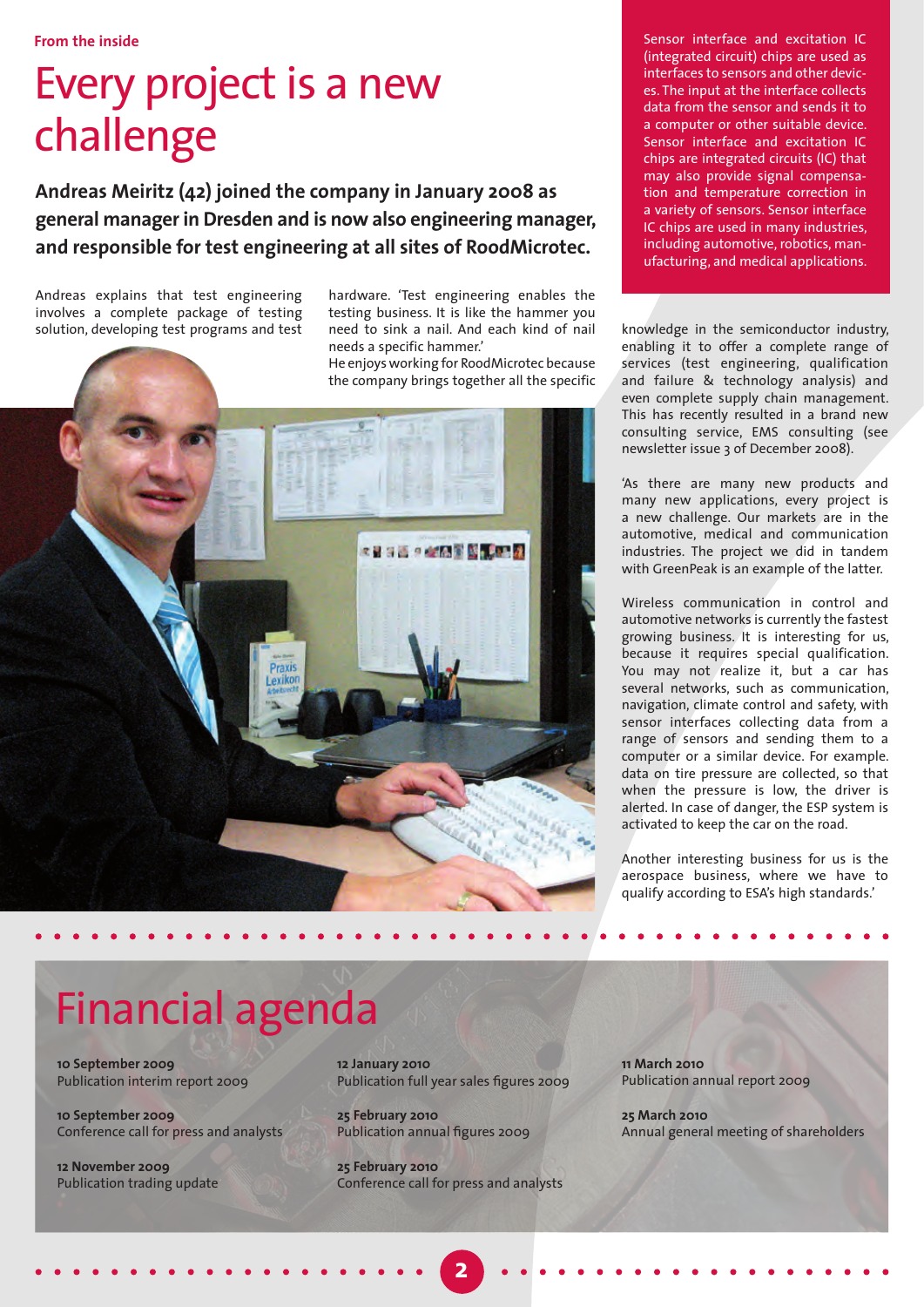**From the inside**

## RoodMicrotec at the 2009 SMT/Hybrid/Packaging show

**RoodMicrotec was one of the exhibitors in Hall 6. 'Although there were fewer exhibitors and visitors than last year, the exhibition was successful for us as a platform to promote optoelectronics and to generate lots of free publicity,' said Reinhard Pusch, CSO of RoodMicrotec.** 

'During the show we announced that all RoodMicrotec labs are now certified according to ISO/IEC 17025. This means that all qualifications, failure analyses and measurements performed in our labs are in accordance with ISO/IEC 17025, the standard set by DAR (German certification body). This is a very important standard for testlabs, so we are very pleased with this certification. We had a press conference with some trade journalists, a well-attended presentation on failure analysis of LEDs and a seminar by Uwe Thiemann on ESD damage (see also our newsletter of June 2008), also attended by a considerable number of people. And above all, it has led to some 30 new contacts. So all in all we look back on a good event.'



#### **The results in short:**

26,500 sqm exhibition space 553 exhibitors 38 represented companies Approx. 22,000 trade visitors 335 conference attendees



lkommeni<br>Iron Welcome!

The 2009 SMT/Hybrid/Packaging show was held from May 5 to 7 in the Nuremberg trade fair centre, Europe's no.1 special interest event for system integration in microelectronics. From design and development to PCB production, components, packaging and test systems, SMT/HYBRID/PACKAGING offers comprehensive and compact product presentation. The focus of this year's show was the manufacturing of electronic components on flexible printed circuit boards.

The EMS focus was highlighted at the VDI/VDE-IT joint booth in Hall 6, demonstrating innovative approaches for PCB development as a basis for complex electronic systems. The rapid developments in communications technology are driving miniaturisation and embedded components leading to more integrated PCBs.

**3**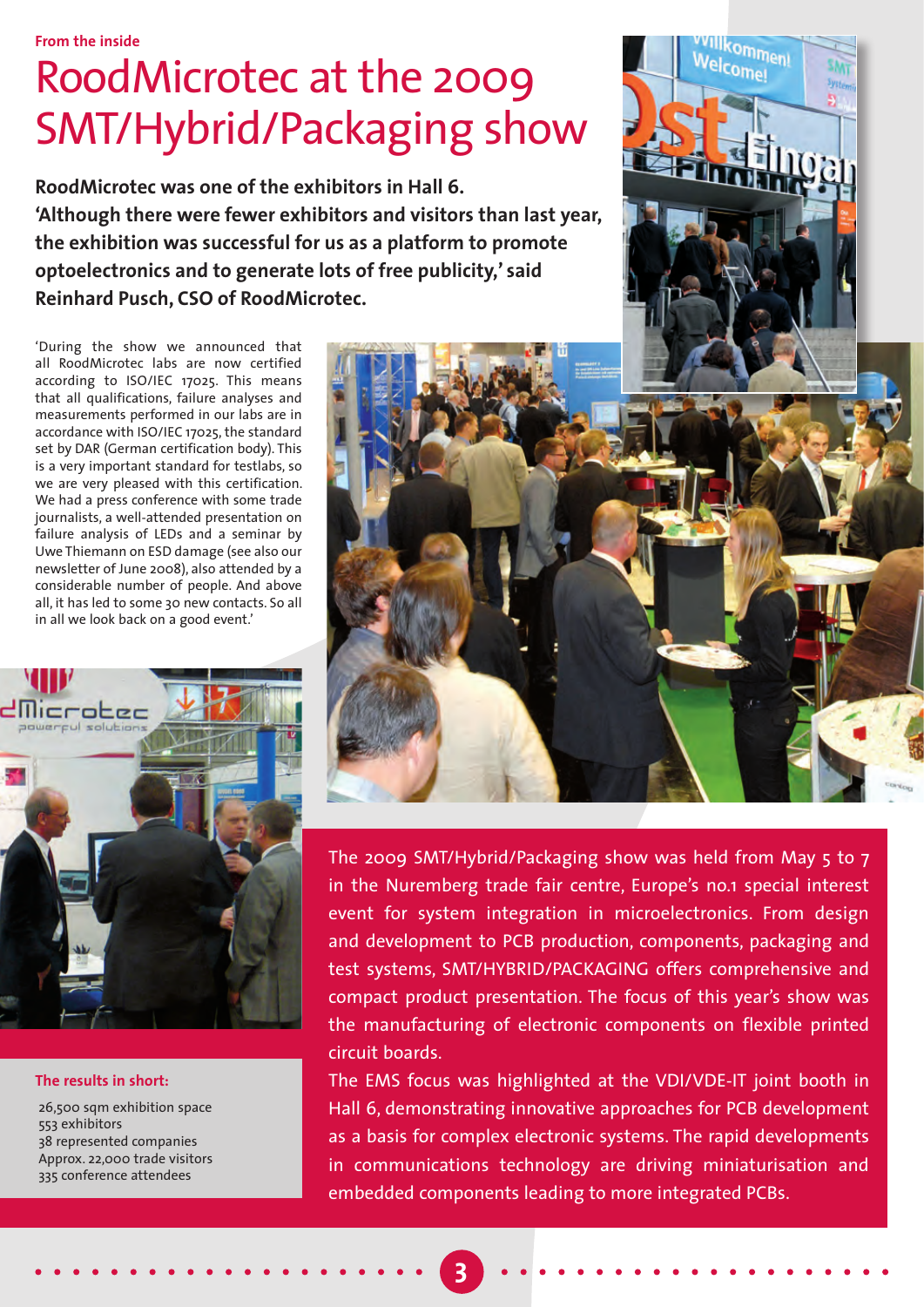### GreenPeak: wireless & green communication technology

**GreenPeak is a fabless semiconductor, module and software company offering green ultra-low power wireless communication technology for sense and control applications.**

'As a fabless company we work with a number of different partners. We have a partner in Taiwan that produces chips, one in China for packaging and for testing we work with RoodMicrotec. Over the past year we have worked together to create a test environment capable of testing large volumes of chips in a short time. We have now successfully completed this project,' says Cees Links, CEO of GreenPeak.

'After computers and telephones, we are witnessing the arrival of a new wave of wireless technology,' he continues. 'The ZigBee standard (see box) that we work with allows various applications to be linked together and operated online. This opens up a range of applications in the home, in

building automation, in logistics and the manufacturing industry. For example, you can operate security systems, fire alarms and environmental controls in buildings remotely and wirelessly. In logistics, chips in pallets can gather data on damage and on high and low temperatures during transit. In the home, you can open and close curtains, set the heating level and lock doors wirelessly. All this can be done with one remote control. It will become just a part of life as remotely locking car doors. The big advantage of this technology is its extremely low power use and a tenfold reduction in battery use.'



### The **ZigBee Standard**

A specification of a set of high level communication protocols using small, low-power digital radios based on the IEEE802.15.4 standard for wireless personal area networks (WPANs), such as wireless headphones connecting with cell phones via short-range radio. The technology defined by the ZigBee specification is intended to be simpler

and less expensive than other WPANs, such as Bluetooth. ZigBee is targeted at radio-frequency (RF) applications that require a low data rate, long battery life, and secure networking.

Further information: www.greenpeak.com

GreenPeak powers wireless greenhouse of the future.